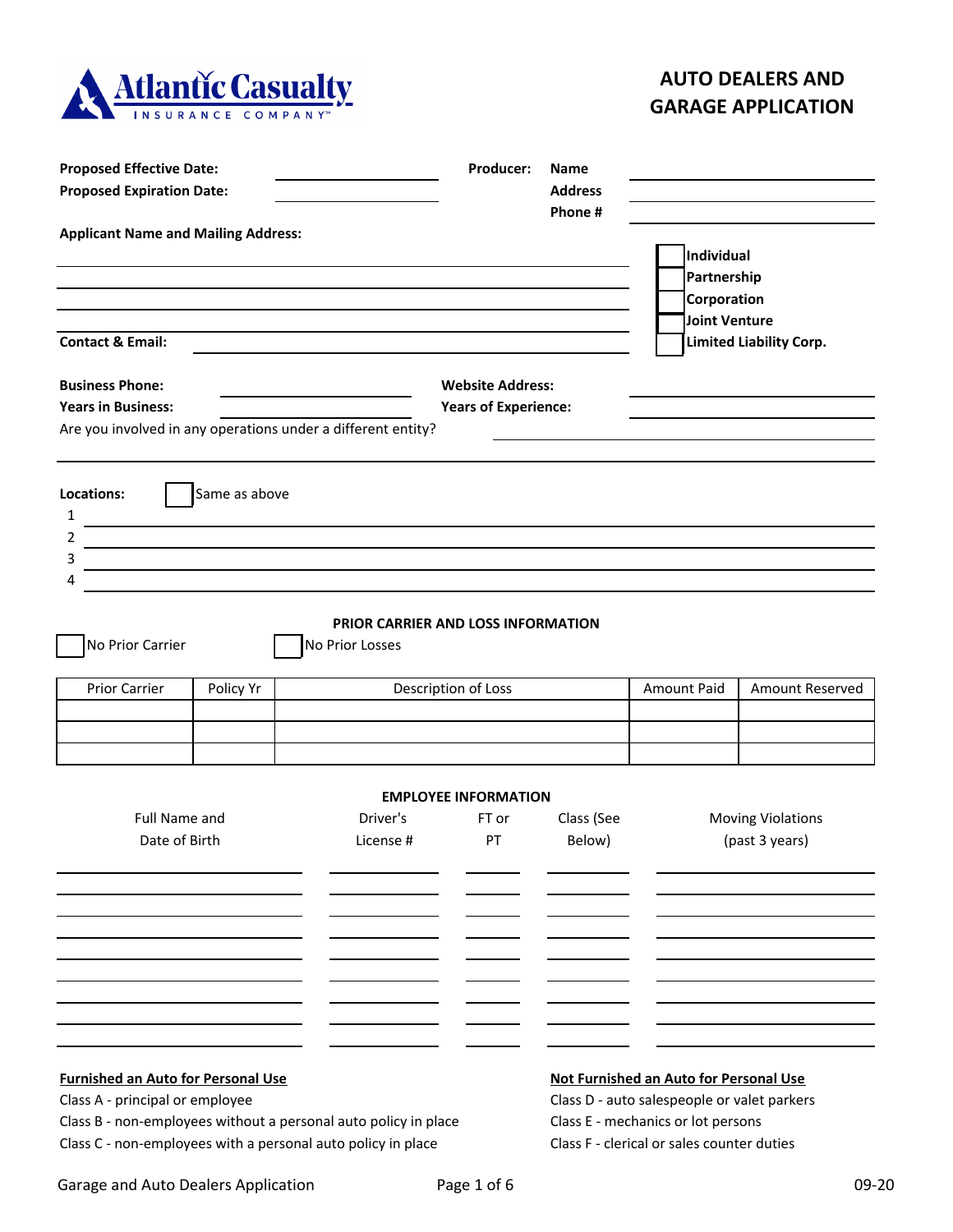## **NATURE OF BUSINESS (INDICATE PERCENTAGE OF EACH)**

Total of all percentages on this page should equal 100%

## SALES

| Antique or Classic Auto Dealer<br>%<br>%                                | <b>Golf Cart Dealer</b>             |  |  |
|-------------------------------------------------------------------------|-------------------------------------|--|--|
| %<br>%<br>ATV, UTV, Dirt Bike or Snowmobile Dealer                      | <b>Heavy Truck Dealer</b>           |  |  |
| %<br><b>Auto Auction</b><br>%                                           | Logging Equipment Dealer            |  |  |
| Auto Dealer - PPV and Light/Medium Truck<br>%<br>%                      | Motorcycle Dealer                   |  |  |
| %<br>%<br>Boat or Jet Ski Dealer                                        | Race Car Dealer                     |  |  |
| %<br><b>RV Dealer</b><br>%<br><b>Bus Dealer</b>                         |                                     |  |  |
| %<br>Camper or Travel Trailer Dealer<br>%                               | <b>Salvage Titled Autos</b>         |  |  |
| %<br>%<br>Consigned Autos - Include a copy of the consignment agreement | Semi Trailer Dealer                 |  |  |
| %<br>%<br>Contractor's Equipment Dealer                                 | <b>Tank or Tank Truck Dealer</b>    |  |  |
| %<br><b>Emergency Vehicle Dealer</b><br>%                               | Trailer Dealer - Utility/Livestock  |  |  |
| %<br>Farm Equipment Dealer<br>%                                         | Wholesale Auto Dealer               |  |  |
| <b>PARKING AND STORAGE</b>                                              |                                     |  |  |
| Valet Parking - Designated Locations -<br>%<br>%                        | <b>Impound Yard</b>                 |  |  |
| No Street Driving or Parking<br>%                                       | Long Term Auto Storage              |  |  |
| %<br>Valet Parking - Designated Locations -<br>%                        | Parking Facilities - No Valet       |  |  |
| Including Street Driving or Parking<br>%<br><b>RV Storage</b>           |                                     |  |  |
| Valet Parking - Blanket Basis - Including Special Events<br>%           |                                     |  |  |
| <b>SERVICE OR REPAIR</b>                                                |                                     |  |  |
| Airbag Installation or Repair<br>%<br>%                                 | <b>Golf Cart Repair</b>             |  |  |
| %<br>Alarm Installation or Repair<br>%                                  | <b>GPS Installation</b>             |  |  |
| %<br>Antique or Classic Auto Repair<br>%                                | Heavy Truck Repair                  |  |  |
| %<br>%<br>ATV, UTV, Dirt Bike or Snowmobile Repair                      | High Performance Shop               |  |  |
| %<br><b>Auto Dismantling</b><br>%                                       | Ignition Interlock                  |  |  |
| %<br>%<br>Auto Maintenance and Repair                                   | <b>Inspection Station</b>           |  |  |
| %<br>%<br>Auto Parts and Accessory Sales<br>Receipts:                   | Lift Kit Install<br>Any over 6"?    |  |  |
| %<br>%<br><b>Auto Pawning</b>                                           | Machine Shop                        |  |  |
| %<br>%<br><b>Bedliner Installation</b>                                  | Manufacturing or Assembly           |  |  |
| %<br>Boat or Jet Ski Repair<br>%                                        | Mobile Auto Repair                  |  |  |
| Body Shop & Painting with UL Approved Booth<br>%<br>%                   | Motorcycle Repair                   |  |  |
| Body Shop & Painting without UL Approved Booth<br>$\%$<br>%             | Oil/Lube Shop                       |  |  |
| Explosion Proof Lighting/Adequate Ventilation Present?<br>%             | Race Car Repair                     |  |  |
| %<br>%<br>Brake Replacement or Repair                                   | <b>Refrigeration Unit Servicing</b> |  |  |
| <b>Bus Repair</b><br>%<br>%                                             | Rental or Leasing Operations        |  |  |
| %<br>%<br>Camper or Travel Trailer Repair                               | Repossession - For-Hire             |  |  |
| Car Wash - Full Service<br>%<br>%                                       | <b>RV Repair</b>                    |  |  |
| %<br>Car Wash - Self Service<br>%                                       | Salvage Yard                        |  |  |
| Contractor's Equipment Repair<br>%<br>%                                 | Semi Trailer Repair                 |  |  |
| %<br>Convenience Store<br>%                                             | <b>Stereo Installation</b>          |  |  |
| <b>Conversion Shop</b><br>%<br>%                                        | Tank or Tank Truck Repair           |  |  |
| %<br>Detailer<br>%                                                      | Trailer Repair - Utility/Livestock  |  |  |
| %<br>%<br>Drive-Away Contractor                                         | Tire or Rim Dealer or Repair        |  |  |
| %<br>%<br><b>Emergency Vehicle Repair</b><br>Upholstery                 |                                     |  |  |
| %<br>%<br>Farm Equipment Repair                                         | <b>Window Tinting</b>               |  |  |
| %<br>%<br>Frame Straightening                                           | Windshield Replacement/Repair       |  |  |
| %<br>Frame Cutting, Stretching, Shortening<br>%                         | <b>Wrapping of Autos</b>            |  |  |
|                                                                         |                                     |  |  |
| <b>Gasoline Station - Full Service</b><br>%<br>%                        | Wrecker For-Hire                    |  |  |
| <b>Gasoline Station - Self Service</b><br>%<br>%                        | Wrecker Not-For-Hire                |  |  |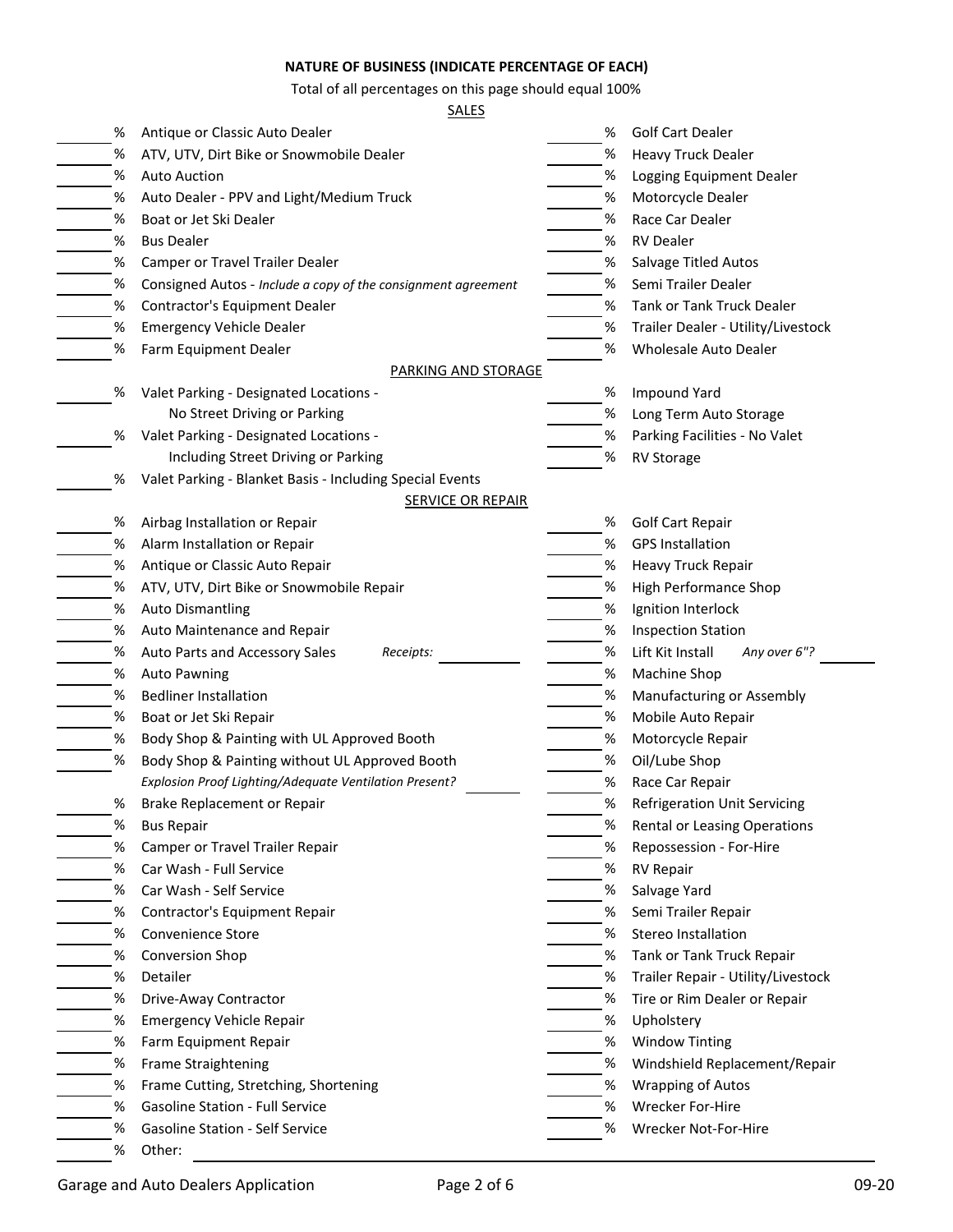| <b>LIABILITY COVERAGE</b>                                                                                                                                            |                                                                                                                                                                                  |  |  |  |  |  |  |
|----------------------------------------------------------------------------------------------------------------------------------------------------------------------|----------------------------------------------------------------------------------------------------------------------------------------------------------------------------------|--|--|--|--|--|--|
| Symbol(s):<br>21 - Any Auto<br>22 - Any Owned Auto<br>28 - Hired Autos<br>29 - Non-Owned Autos                                                                       | Deductible:<br>0-200 Miles<br>Pickup & Delivery Distance:<br>Over 200 Miles                                                                                                      |  |  |  |  |  |  |
| <b>Covered Autos Liability</b><br>General Liability - Bodily Injury & Property Damage<br>Damage to Premises Rented to You<br>Personal & Advertising Injury Liability | Limit Each Accident<br>Limit Each Accident<br>Limit Any One Premises<br>Any One Person or Organization<br>General Liability Aggregate<br>Products & Work You Performed Aggregate |  |  |  |  |  |  |
|                                                                                                                                                                      | <b>GARAGEKEEPERS COVERAGE</b>                                                                                                                                                    |  |  |  |  |  |  |
| <b>Specified Causes</b><br>Coverage Basis:<br>Coverage:<br>Comprehensive<br>Collision                                                                                | Legal Liability<br>Deductible:<br><b>Direct Excess</b><br><b>Direct Primary</b>                                                                                                  |  |  |  |  |  |  |
| Lot Limit:                                                                                                                                                           | Per Vehicle Limit:                                                                                                                                                               |  |  |  |  |  |  |
|                                                                                                                                                                      | DEALER'S PHYSICAL DAMAGE COVERAGE                                                                                                                                                |  |  |  |  |  |  |
| <b>Specified Causes</b><br>Coverage:<br>Comprehensive<br>Collision<br>False Pretense Are customers accompanied<br>on test drives?                                    | <b>Building</b><br>Lot Protection:<br>Standard Lot (6' metal cyclone or equivalent fence)<br>Non-Standard Lot (fencing other than standard)<br>Unprotected (no fencing)          |  |  |  |  |  |  |
| Deductible:<br>Lot Limit:                                                                                                                                            | Per Vehicle Limit:                                                                                                                                                               |  |  |  |  |  |  |
|                                                                                                                                                                      | UNINSURED, UNDERINSURED AND PERSONAL INJURY PROTECTION                                                                                                                           |  |  |  |  |  |  |
| <b>Uninsured Motorists Limit:</b><br><b>Underinsured Motorists Limit:</b><br>Personal Injury Protection Limit:<br>Virginia Medical Expense & Income Loss Limit:      | Number of<br><b>Dealer Plates</b>                                                                                                                                                |  |  |  |  |  |  |
| <b>OPTIONAL COVERAGES</b>                                                                                                                                            |                                                                                                                                                                                  |  |  |  |  |  |  |
| Locations & Operations Medical Payments<br>Limit Per Person:<br><b>Auto Medical Payments</b><br>Limit Per Person:<br><b>Broad Form Products</b><br>Drive Other Car   | Auto Dealers Acts, Errors or Omissions<br>Truth in Lending<br>Odometer<br>Insurance Agents or Brokers<br>Title                                                                   |  |  |  |  |  |  |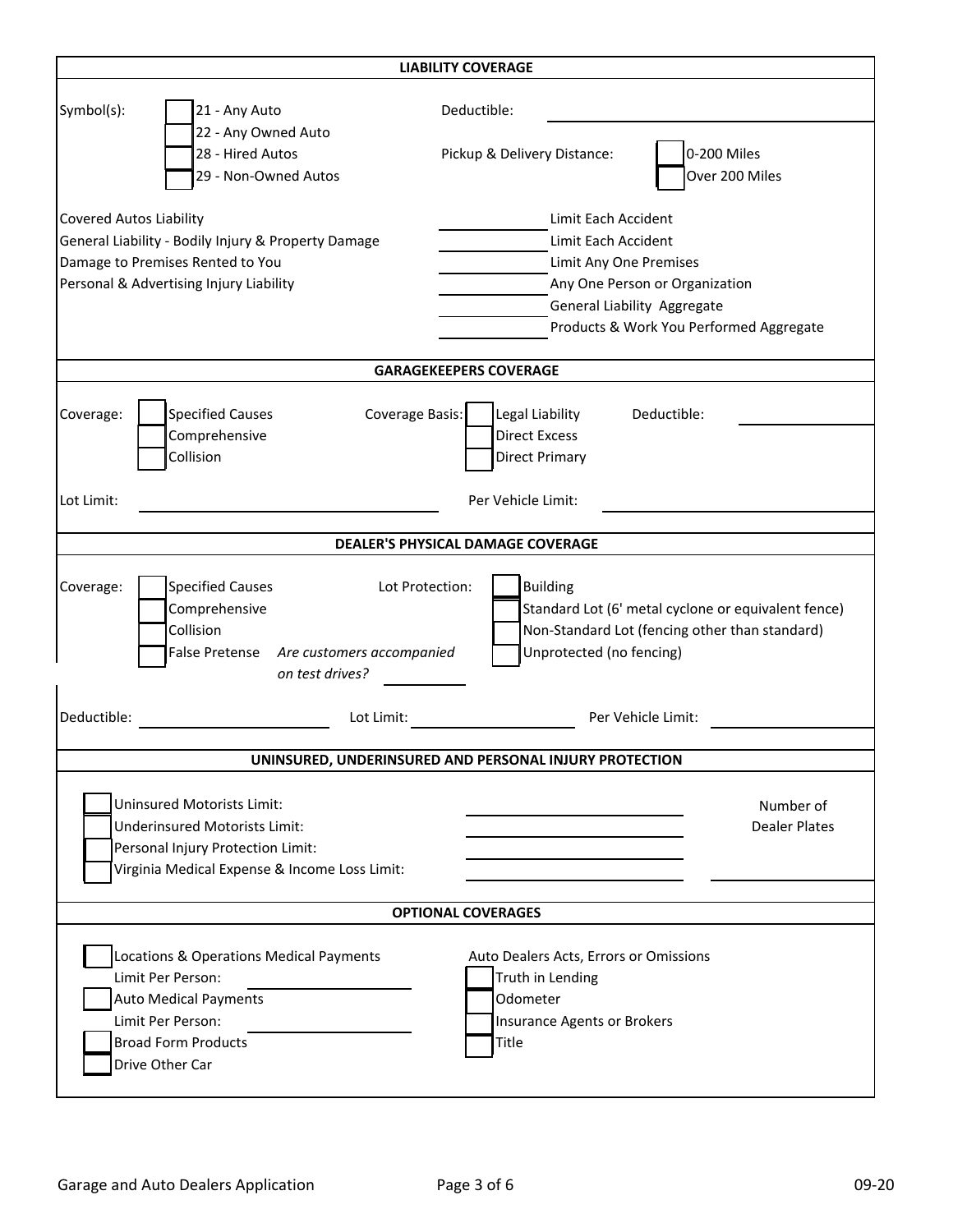| <b>ADDITIONAL INSURED OPTIONS</b>                                                                                                        |                                                                         |                                                        |               |                          |  |  |  |
|------------------------------------------------------------------------------------------------------------------------------------------|-------------------------------------------------------------------------|--------------------------------------------------------|---------------|--------------------------|--|--|--|
|                                                                                                                                          | Additional Insured - Owner of Leased or Rented Land or Premises         |                                                        |               |                          |  |  |  |
|                                                                                                                                          | Lessor - Additional Insured and Loss Payee (AGP-016)                    |                                                        |               |                          |  |  |  |
|                                                                                                                                          | Additional Insured - Lessor of Leased Equipment (AGP-019)               |                                                        |               |                          |  |  |  |
| Additional Insured - Grantor of Franchise (AGP-020)                                                                                      |                                                                         |                                                        |               |                          |  |  |  |
| Designated Insured (AGP-018) - Describe Interest                                                                                         |                                                                         |                                                        |               |                          |  |  |  |
|                                                                                                                                          | Waiver of Transfer of Rights of Recovery Against Others to Us (AGP-035) |                                                        |               |                          |  |  |  |
| Primary and Noncontributory (AGP-007)                                                                                                    |                                                                         | Include a copy of the contract requiring this coverage |               |                          |  |  |  |
|                                                                                                                                          |                                                                         | <b>SCHEDULED AUTOS</b>                                 |               |                          |  |  |  |
| Liability<br>Coverage(s):                                                                                                                | <b>Specified Causes</b>                                                 | Comprehensive                                          | Collision     |                          |  |  |  |
| Physical Damage Deductible:                                                                                                              |                                                                         | Are Scheduled Autos owned by this entity?              |               |                          |  |  |  |
| Year/Make/Model                                                                                                                          | GVW                                                                     | <b>VIN</b>                                             | Vehicle Value | Used for Towing<br>(Y/N) |  |  |  |
|                                                                                                                                          |                                                                         |                                                        |               |                          |  |  |  |
|                                                                                                                                          |                                                                         |                                                        |               |                          |  |  |  |
| Do you have any Liquefied Petroleum Gas (LPG) exposures in your operations?                                                              |                                                                         |                                                        |               |                          |  |  |  |
| If yes, do you abide by the NFPA 58 - Liquefied Petroleum Gas Code?<br>Do you sell, rent or loan Dealer or Transporter plates to others? |                                                                         |                                                        |               |                          |  |  |  |
| Comments:                                                                                                                                |                                                                         |                                                        |               |                          |  |  |  |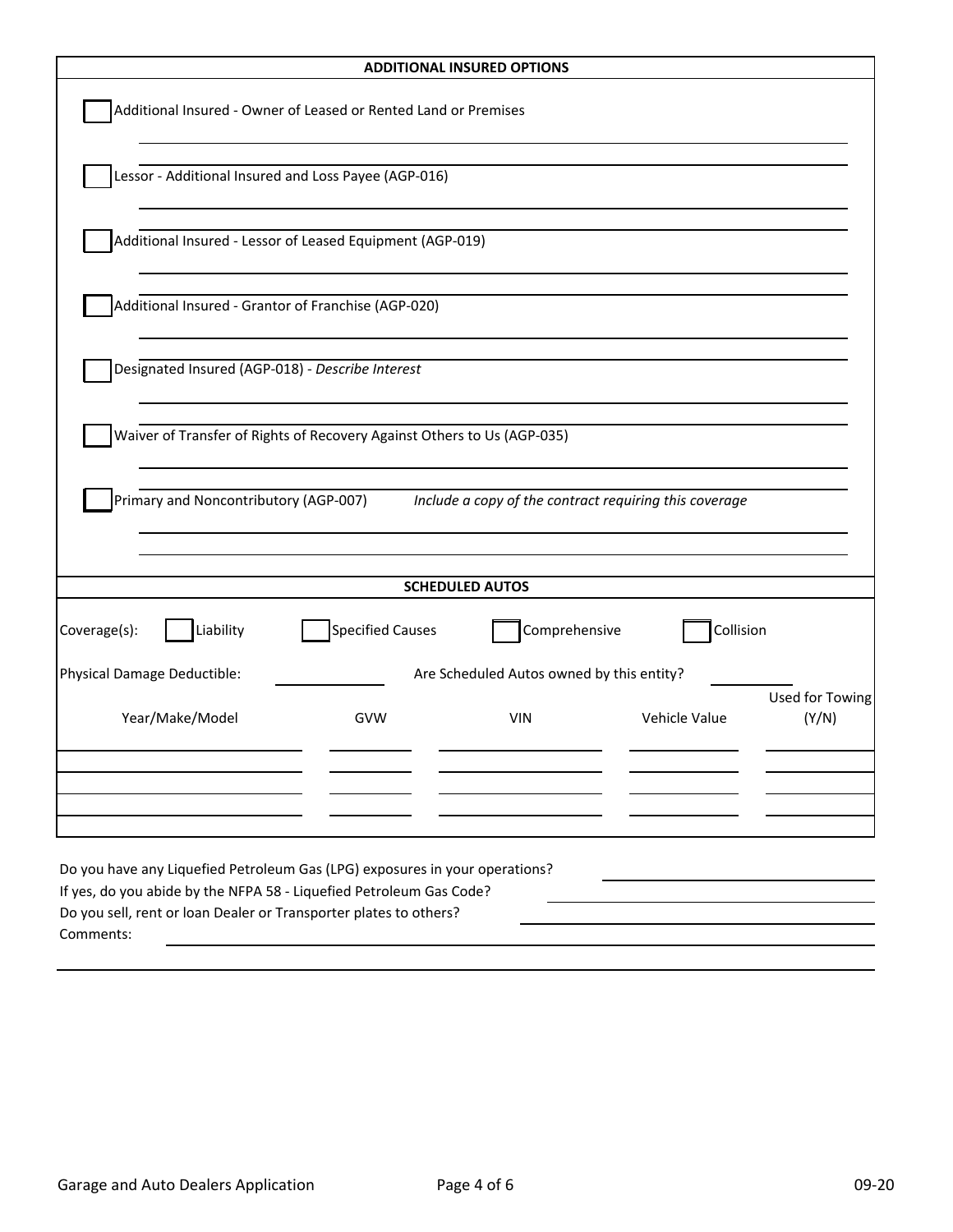**GENERAL FRAUD STATEMENT:** Any person who knowingly and with intent to defraud any insurance company or other person files an application for insurance or statement of claim containing any materially false information or conceals for the purpose of misleading, information concerning any fact material thereto commits a fraudulent insurance act, which is a crime and subjects such person to criminal and civil penalties. (Not applicable in Oregon.)

**NOTICE TO ALABAMA, ARKANSAS, DISTRICT OF COLUMBIA, LOUISIANA, MARYLAND, NEW MEXICO, RHODE ISLAND AND WEST VIRGINIA APPLICANTS:** Any person who knowingly (or willfully)\* presents a false or fraudulent claim for payment of a loss or benefit or knowingly (or willfully)\* presents false information in an application for insurance is guilty of a crime and may be subject to fines and confinement in prison. \*Applies in MD Only.

**NOTICE TO COLORADO APPLICANTS:** It is unlawful to knowingly provide false, incomplete, or misleading facts or information to an insurance company for the purpose of defrauding or attempting to defraud the company. Penalties may include imprisonment, fines, denial of insurance, and civil damages. Any insurance company or agent of an insurance company who knowingly provides false, incomplete, or misleading facts or information to a policy holder or claimant for the purpose of defrauding or attempting to defraud the policy holder or claimant with regard to a settlement or award payable from insurance proceeds shall be reported to the Colorado Division of Insurance within the Department of Regulatory Agencies.

**NOTICE TO FLORIDA AND OKLAHOMA APPLICANTS:** Any person who knowingly and with intent to injure, defraud, or deceive any insurer files a statement of claim or an application containing any false, incomplete, or misleading information is guilty of a felony in the third degree.

**APPLICABLE IN HAWAII (Automobile):** For your protection, Hawaii law requires you to be informed that presenting a fraudulent claim for payment of a loss or benefit is a crime punishable by fines or imprisonment, or both.

**NOTICE TO KANSAS APPLICANTS:** Any person who, knowingly and with intent to defraud, presents, causes to be presented or prepares with knowledge or belief that it will be presented to or by an insurer, purported insurer, broker or any agent thereof, any written, electronic, electronic impulse, facsimile, magnetic, oral, or telephonic communication or statement as part of, or in support of, an application for the issuance of, or the rating of an insurance policy for personal or commercial insurance, or a claim for payment or other benefit pursuant to an insurance policy for commercial or personal insurance which such person knows to contain materially false information concerning any fact material thereto; or conceals, for the purpose of misleading, information concerning any fact material thereto commits a fraudulent insurance act.

**NOTICE TO KENTUCKY, NEW YORK (OTHER THAN AUTO), OHIO AND PENNSYLVANIA APPLICANTS:** Any person who knowingly and with intent to defraud any insurance company or other person files an application for insurance or statement of claim containing any materially false information or conceals for the purpose of misleading, information concerning any fact material thereto commits a fraudulent insurance act, which is a crime and subjects such person to criminal and civil penalties (not to exceed five thousand dollars and the stated value of the claim for each such violation)\*. \*Applies in NY Only.